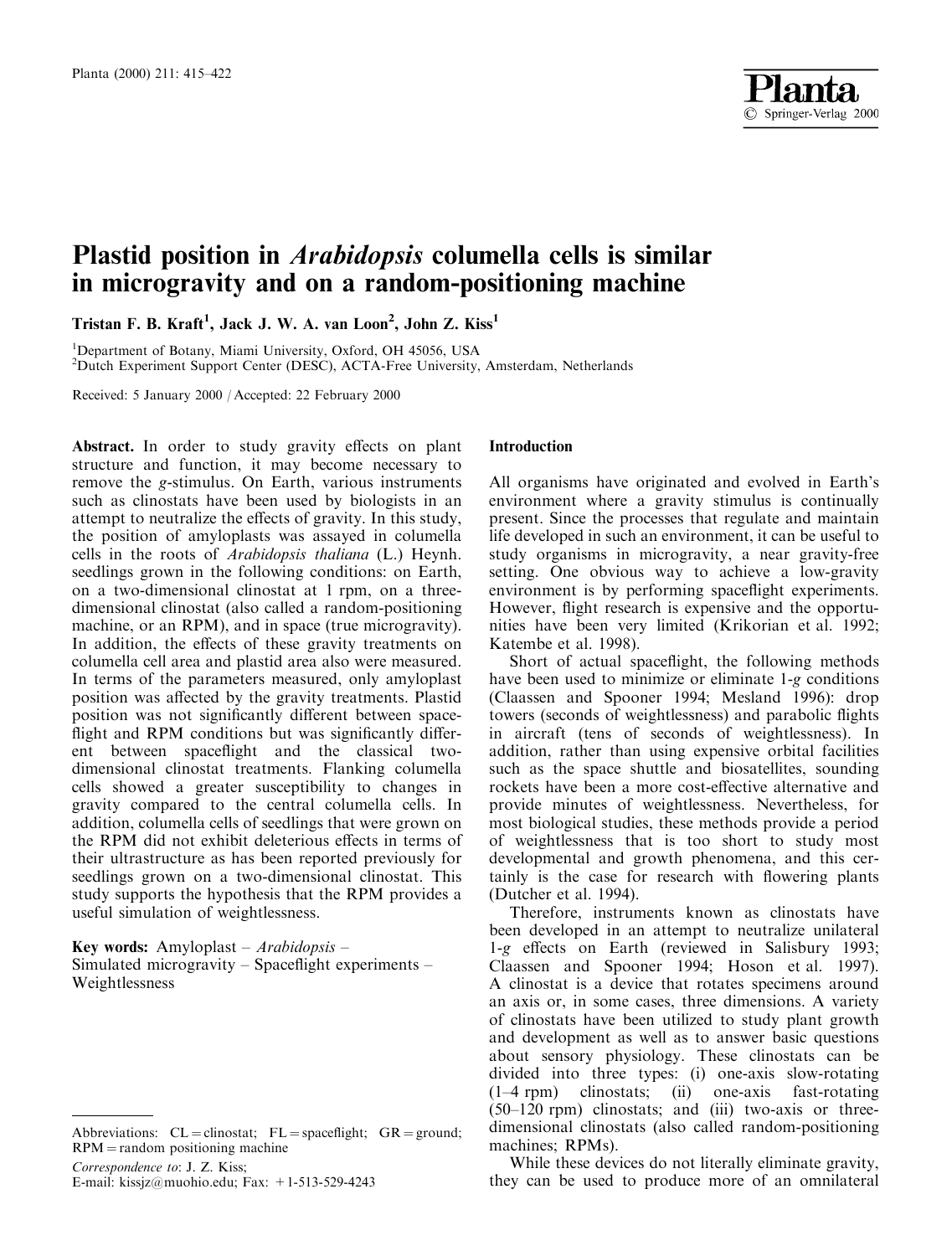gravity stimulus rather than a unilateral 1-g stimulus, and, thus, have been utilized in numerous plant biology studies (Hoson et al. 1997 and references therein). The slow-rotating clinostat has been the most extensively used in many types of developmental studies, especially in studies of gravity perception (Kiss et al. 1989; Hilaire et al. 1995). However, a number of papers have demonstrated that this type of clinostat causes undesirable side effects (due to a "chronic dynamic stimulation," Sievers and Hejnowicz 1992; Hoson et al. 1997) such as an increase in ethylene production and/or a destruction of cellular polarity (e.g. Hensel and Iversen 1980; Hensel and Sievers 1980). Fast-rotating clinostats avoid some of these problems, but they can only be used with small specimens (diameter less than 1 mm) since unacceptable centrifugal accelerations may occur with larger samples (Brown et al. 1996).

The RPM has been found to have a great deal of promise in botanical research (Mesland 1996; Hoson et al. 1997, 1999). The RPM was developed as a refinement of the one-axis (or one-plane) clinostat and has been shown to be an effective tool to simulate weightlessness (reviewed in Mesland 1996; Hoson et al. 1997). Recently, two instruments have been described in the scientific literature. The first RPM was developed by a Japanese team (Hoson et al. 1992, 1997), and a European group has developed an RPM that is now commercially available (Mesland 1996). The basic design of the RPM consists of two planar frames that can be rotated independently and randomly (Mesland 1996; Hoson et al. 1997).

Many articles have focused on comparing the biological effects of two-dimensional clinostats to true microgravity (e.g. Brown et al. 1974; Lorenzi and Perbal 1990; Brown et al. 1996; Kordyum 1997). The overwhelming conclusion is that while these clinostats may be effective tools in some instances, there are great differences observed between biological specimens that develop and grow on clinostats and those that develop in true microgravity. In fact, as stated above, in plant cells, rotation on two-dimensional clinostats can have deleterious effects (Hensel and Sievers 1980).

Since the RPM is a relatively new tool, there are fewer comparative studies available on the effects of this instrument versus true microgravity effects. However, in terms of certain biological parameters, such as starch content and endoplasmic reticulum distribution in columella cells of *Lepidium* (Buchen et al. 1993), structural polarity in *Chara* rhizoids (Hoson et al. 1997), and automorphogenesis in Arabidopsis and Oryza (Hoson et al. 1999), the RPM appears to provide a good simulation of weightlessness conditions achieved during spaceflight.

To further investigate the utility of this instrument, in this paper, we compare results obtained with an RPM to data obtained (i) from spaceflight investigations and (ii) from a classical two-dimensional clinostat. In terms of plastid position in the columella cells, the RPM produced results similar to true microgravity, whereas the results from the two-dimensional clinostat were different as compared to microgravity. This is one of the first reports to directly compare results from a spaceflight experiment to those obtained with both an RPM and a classical clinostat.

## **Materials and methods**

Plant material and culture conditions. Dark-grown seedlings of Arabidopsis thaliana (L.) Heynh. (strain Wassilewskija, Ws) were used in these experiments approximately 4 d after hydration of seeds with a growth medium (Kiss et al. 1996). Seedlings were grown in spaceflight hardware (Fig. 1) for most of the studies reported in this paper. This hardware included type-I containers, each with two minicontainers, as described in Katembe et al. (1998). The inside of the minicontainers had two surfaces for plant growth and consisted of a "sandwich" of filter paper and cellulose ester membranes held together by o-rings (Katembe et al. 1998; Kiss et al. 1998). In some cases, for comparative purposes, seedlings were grown on a nutrient agar in Petri dishes (Kiss et al. 1996).

Spaceflight and 1-g control studies. The experiments were flown on the space shuttle Atlantis in May 1997 on mission STS-84 in the European Space Agency's (ESA's) Biorack laboratory module. Crew procedures have been summarized in a previous publication (Kiss et al. 1999b), and seedlings from spaceflight conditions are termed flight (FL) specimens. Briefly, dry seeds were placed into the minicontainers prior to launch, and an astronaut mission specialist hydrated the seeds to activate the experiment. At the end of an incubation period of 89 h at 22 °C, seedlings were placed into type-II fixation devices which were filled with  $4\frac{9}{6}$  (v/v) glutaraldehyde in 100 mM phosphate buffer (pH 7.2). Due to spaceflight constraints, seedlings were kept in glutaraldehyde for a total of 5.5 d. However, preliminary studies (Kiss et al. 1999a) revealed this did not have a deleterious effect on ultrastructure. Processing for microscopy continued on the ground, and, as the final step, the samples were embedded in Quetol 651 resin (Guisinger and Kiss 1999). A parallel experiment at  $1 g$  (henceforth termed GR) was performed on the



Fig. 1A,B. Photographs of *Arabidopsis* seedlings in minicontainers illustrating growth on the RPM  $(A)$  and in the GR control  $(B)$ . Arrowheads indicate the hypocotyl apices, and  $o$  indicates o-rings that support the membranes in the minicontainer. The gravity vector is toward the bottom of **B**, and the distance between grid lines on the black membrane is 3 mm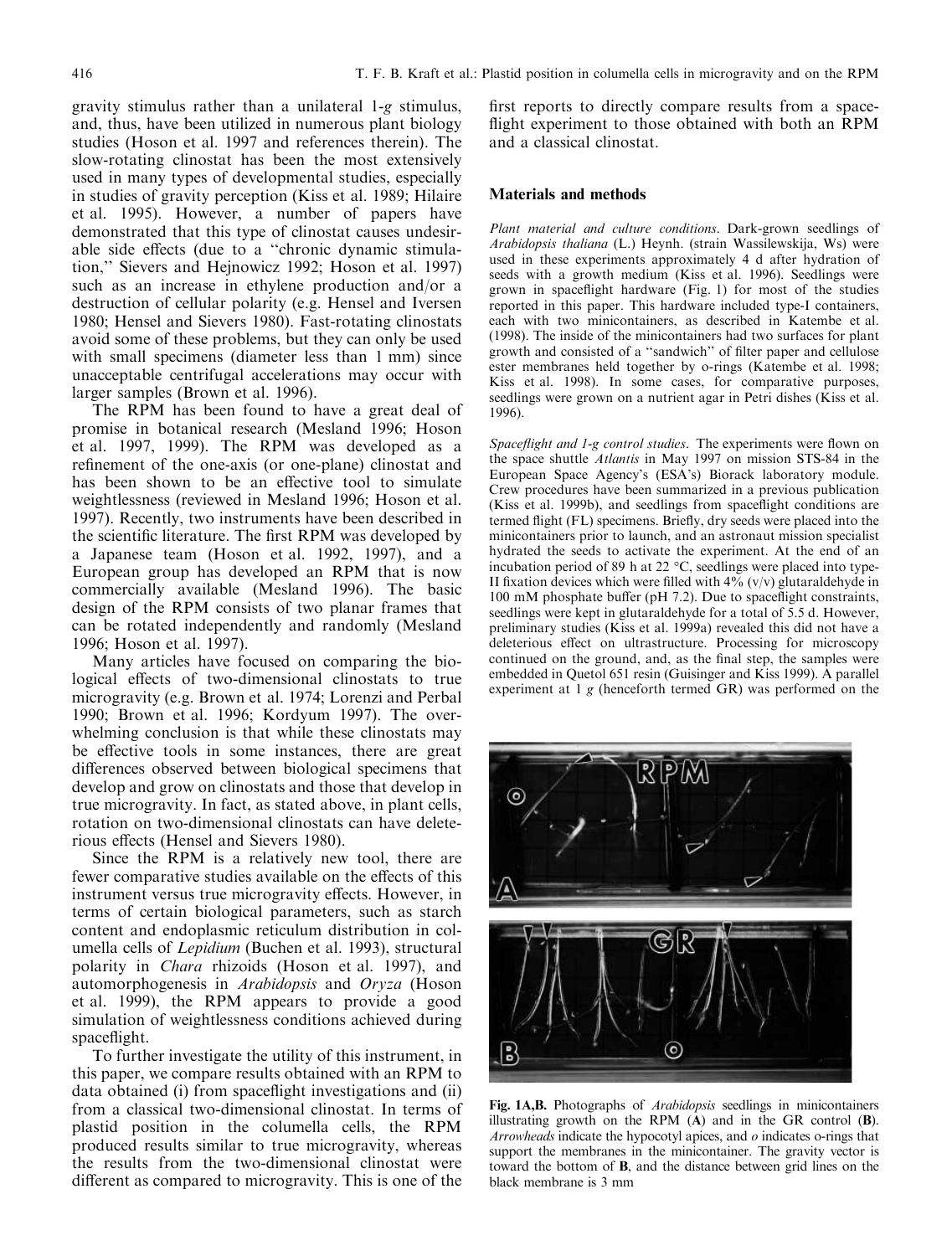ground with the same hardware, procedures, and time line at the Kennedy Space Center, Fla., USA.

Clinostat and RPM studies. Both a standard, slow-rotating (1 rpm), one-axis clinostat (described in Kiss et al. 1998) and a two-axis clinostat, also referred to as an RPM, were used in these studies which were performed at 1 g. In both cases, seedlings were grown in spaceflight hardware and procedures were performed as outlined above. In the case of the one-axis clinostat (henceforth termed CL), experiments were performed at Kennedy Space Center during the time of the spaceflight. In the case of the RPM, experiments were performed later at the Free University of Amsterdam. Samples in the clinostat studies were grown and prepared as described above.

The RPM was built by Fokker Space in Leiden, Netherlands, and its essential features are described in Mesland (1996). This instrument is similar to an earlier Japanese model, which was extensively reviewed in Hoson et al. (1997). The principle of the RPM is that the direction of the gravity vector experienced by an organism continuously changes in three-dimensional space. The sample was mounted at the center of two independent frames, and their rotation is driven by two separate motors. The movement is controlled by software which causes movement along a path of calculated position based on numbers from a random generator.

Microscopy and image analysis. Median longitudinal sections of root tips were cut using a Reichert Ultracut S microtome (at 1 µm in thickness) and were stained with  $1\%$  (w/v) toluidine blue in 0.1%  $(w/v)$  sodium carbonate. Sections were examined and photographed using brightfield optics with an Olympus BH-2 compound light microscope with Kodak Technical Pan film at an ASA of 50 (Number 2415; Eastman-Kodak, Rochester, N.Y., USA). In some cases, ultrathin sections were stained with uranyl acetate and lead citrate, and examined with a JEOL JEM-100S transmission electron microscope operating at 60 kV. Negatives were scanned, and TIF format images were used in subsequent analyses.

Central and flanking columella cells of the root cap, as illustrated and defined in Fig. 2, were examined in this study. Plastid position, cell area, and plastid area were analyzed using the program Image-Pro Plus (version 4.0; Media Cybernetics, Silver Spring, Md., USA) on a personal computer (PC) (Fig. 3). Prior to analysis of plastid position, images of root tips were rotated, if necessary, so that the long axis of the root was considered as the vertical. The plastid position was defined as the vertical distance (Fig. 3) from the centroid of the plastid to the (nearest) distal cell wall. Cell and plastid areas (Fig. 3) were calculated by the program after the cells and plastids were outlined (by hand). In *Arabidopsis* roots, differences in area correspond to differences in cell and organellar volume as shown by stereology in our previous study (Guisinger and Kiss 1999).

For all measurements, 5-8 different root tips were examined for each treatment. Statistical significance was determined by using the ANOVA/Tukey test ( $P < 0.05$ ), or, where ANOVA criteria were not met (i.e. assumption of normality), a Mann-Whitney rank sum test ( $P < 0.05$ ) was used. All statistical analyses were performed on a PC using Jandel Sigma Stat (version 2.0).

# **Results**

Morphology of seedlings grown on the RPM. Darkgrown Arabidopsis seedlings that developed on the RPM (Fig. 1A) were disoriented and thus similar to those grown in space (see Kiss et al. 1999b). In contrast, GR control seedlings exhibited oriented growth relative to gravity (Fig. 1B). However, the length of the seedlings did not appear to be different between the two treatments  $(Fig. 1)$ .



Fig. 2. Electron micrograph of an Arabidopsis root tip to illustrate the cell types considered in this study: meristem  $(M)$ , flanking columella cells  $(F)$ , central columella cells  $(C)$ , and peripheral cells  $(P)$ . Additionally, the two types of columella cells can be classified into story-one cells (1) and story-two cells (2). Bar = 10  $\mu$ m



Fig. 3. Light micrograph of a central columella cell which summarizes the parameters measured by image analysis: outline  $(O)$  of the cell, nucleus ( $N$ ), vacuoles ( $V$ ), and plastids ( $Pl$ ). In addition to the cell area, the distance  $(d)$  from the center of each plastid to the distal cell wall (wall furthest from the meristem) and the area of each plastid (circle) were both measured

Structural features of roots grown on different substrates. Since most of our research to date has been with *Arabidopsis* seedlings grown on agar, to have a basis for comparison, we studied the morphology of seedlings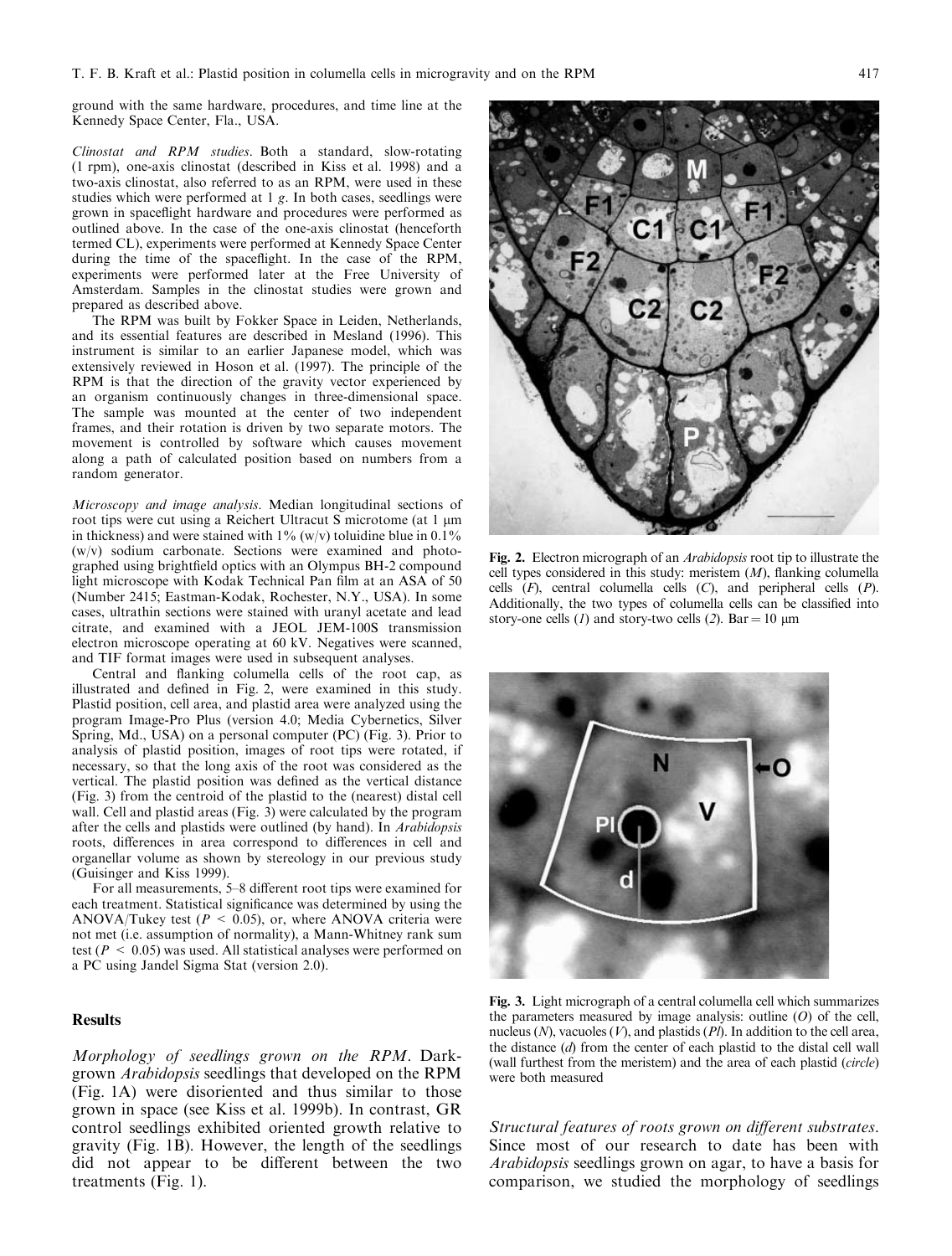Fig. 4A–C. Light micrographs which compare root tips from. Arabidopsis plants grown on agar (A) to plants grown on nitrocellulose filter paper (**B**, C). The seedlings grown at constant 1 g on agar had developed three stories of columella cells (A), but plants grown at constant 1 g on nitrocellulose filter paper only had two stories of columella cells (B). These results were found for all plants grown on

nitrocellulose filter paper, including those that developed on the RPM (C). The *numerals* indicate the story of columella cells, and the *arrowheads* indicate amyloplasts in the columella cells. In  $A$  and  $B$ , the gravity vector is toward the bottom of the micrographs.  $m$ , meristem; *n*, nucleus; *p*, peripheral cell. Bar = 10  $\mu$ m

grown on a cellulose nitrate substrate, which was used in our present space and clinostat studies. The root cap of seedlings grown on agar consists of three rows or stories of columella cells (Fig. 4A). In contrast, when seedlings were grown on cellulose nitrate substrate, only two stories of columella cells developed in the root cap (Fig. 4B). The critical factor in the development of two stories (versus three stories) in the root cap was the use of cellulose nitrate as a substrate. When grown on cellulose nitrate, seedlings from the GR control (Fig. 4B), RPM samples (Fig. 4C), and FL samples (see Guisinger and Kiss 1999) developed two stories of columella cells.

The ultrastructure of columella cells from seedlings that *developed on the RPM.* Since previous studies have suggested that constant clinorotation has deleterious effects on the ultrastructure of columella cells and on the graviresponse of roots (Hensel and Sievers 1980), we investigated the structural features of these cells in root caps of seedlings grown under a variety of gravity conditions (Fig. 5). In the GR control (Fig. 5A), amyloplasts were localized to the distal part of the cell whereas in the RPM (Fig. 5B) and FL (Fig. 5C) samples, amyloplasts had a more scattered distribution throughout the cell. The ultrastructure of columella cells of seedlings that developed on the RPM (Fig. 5B) was well-preserved (and similar to the GR and FL specimens) as indicated by a dense cytoplasm and characteristic organelle profiles of mitochondria, amyloplasts, the endoplasmic reticulum, and the nucleus.

Comparison of seedlings grown on an RPM and CL to those that developed in true microgravity  $(FL)$ . In order to better evaluate the treatments, we compared amyloplast distribution in the columella cells of seedlings that developed on the RPM and CL to plastid distribution in seedlings that were grown during the spaceflight (FL) experiment. Image analysis was used to measure the distance of the plastids from the distal cell wall (Fig. 3) in the different cell types in the two stories of the columella region (Fig. 2).

In the central columella cells of story 1, there were no statistical differences ( $P > 0.05$ ) among the three treatments in terms of plastid position relative to the distal cell wall (Fig. 6A). However, in the flanking cells, there were significant differences among the treatments ( $P < 0.05$ ) with the CL specimens having a more exaggerated plastid position compared to the FL or RPM samples (Fig. 6B). The columella cells of story 2 had a very similar plastid distribution to cells of story 1 in that there were no significant differences among the treatments ( $P > 0.05$ ) in the central cells (Fig. 6C). However, in story-2 flanking cells, while there was no difference ( $P > 0.05$ ) between the seedlings from FL and those grown on the RPM, plastid distances in the CL-grown samples were significantly greater ( $P < 0.05$ ) than those from either the FL or RPM treatments (Fig. 6D). In the case of story-2 cells, the plastid distances in the GR control were  $2.2 \pm 0.3$  µm and  $2.9 \pm 0.2$  µm for the central and flanking cells, respectively, and these were significantly smaller compared to plastid distances in specimens from any of the three other gravity treatments.

In addition to investigating plastid position, we also studied the effects of the gravity treatments on the area of columella cells. The cell area was not significantly affected ( $P > 0.05$ ) by any treatment in any of the four types of columella cells (Fig. 7). In addition, for all cell types, the columella cell area in the GR control was not significantly different from these cell areas in the FL,

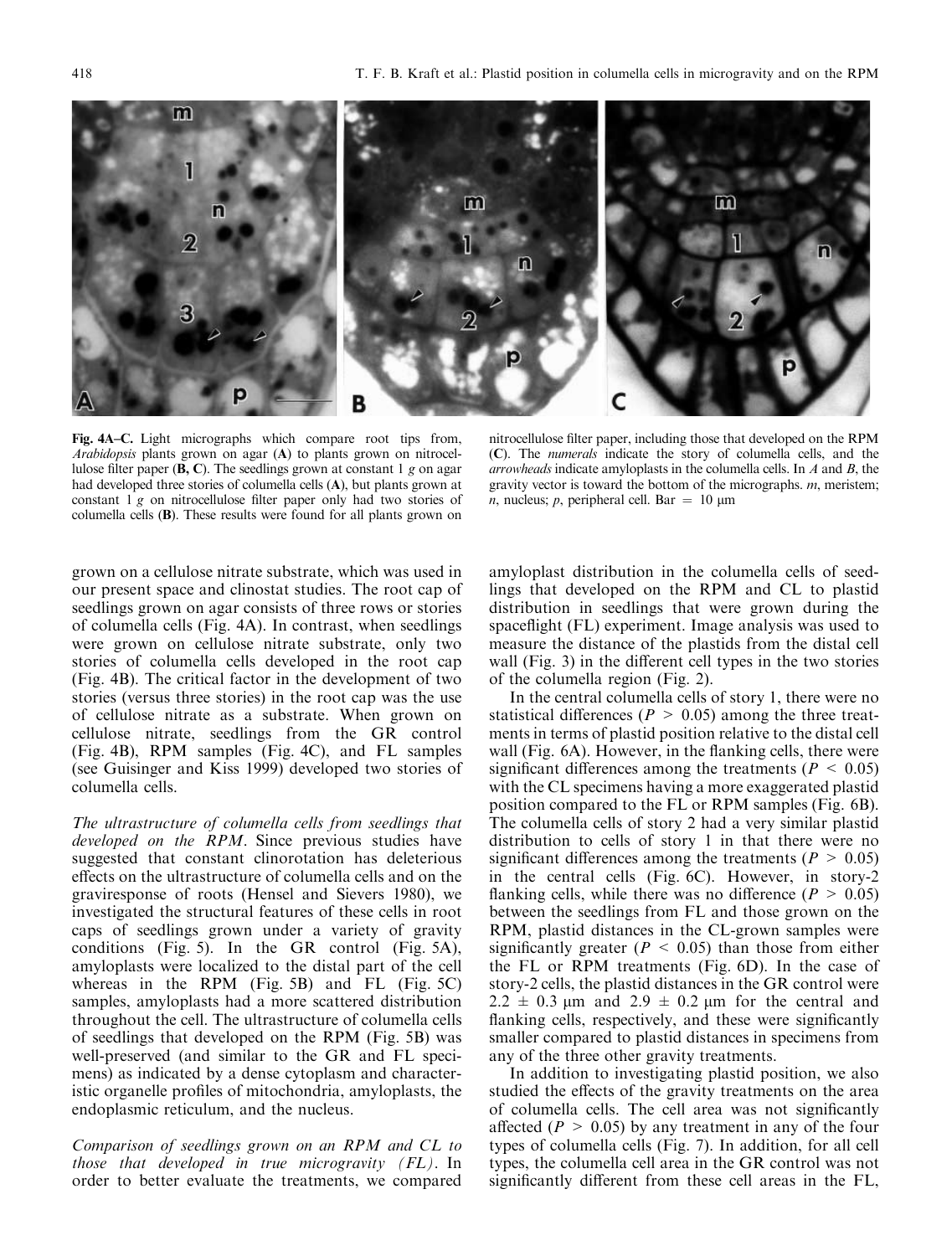

Fig. 5A-C. Electron micrographs of story-2 central columella cells of Arabidopsis seedlings grown on the ground (GR; A), on the RPM (B), and during spaceflight (FL; C). Amyloplasts (arrowheads) were sedimented toward the distal cell wall in the GR control and were

more dispersed in the RPM and FL samples. General ultrastructural preservation of the cells was good under all conditions.  $m$ , mitochondria; *n*, nucleus. Bar = 5  $\mu$ m

RPM, and CL samples. For instance, in story-2 cells, the values for cell area in the GR sample were  $83.7 \pm 18.9$ and 88.4  $\pm$  14.1  $\mu$ m<sup>2</sup> for central and flanking cells, respectively. Finally, we examined the effects of gravity treatments on the area of columella cell plastids (data not shown), and similar to the cell area results, there were no significant differences ( $P > 0.05$ ) among GR, FL, RPM, and CL treatments.

## **Discussion**

Significance of this study. To our knowledge, this is the first report to concurrently compare the effects of the RPM, the CL, and spaceflight on structural parameters in *Arabidopsis* seedlings. Other such comparative studies have included reports on *Chara* rhizoids and *Lepidium* columella cells (reviewed in Hoson et al. 1997). In terms



Fig. 6A-D. Plastid sedimentation as measured from the center of each plastid to the distal cell wall under different gravity treatments. Statistical differences  $(P < 0.05)$  are indicated by different letters above the histogram bars. For story-1 central columella cells (A), there was no statistical difference among space flight FL, RPM, and CL treatments. This was also true for story-2 central columella cells  $(C)$ . However, there were statistical differences in plastid sedimentation in story-1 flanking columella cells (B). For story-2 flanking cells (D), there were no significant differences between the FL and RPM treatments, but the FL and CL treatments were significantly different. Bars represent the standard error of the mean. The number of plastids was  $6 \le n \le 14$  in story 1, and  $18 < n < 41$  in story 2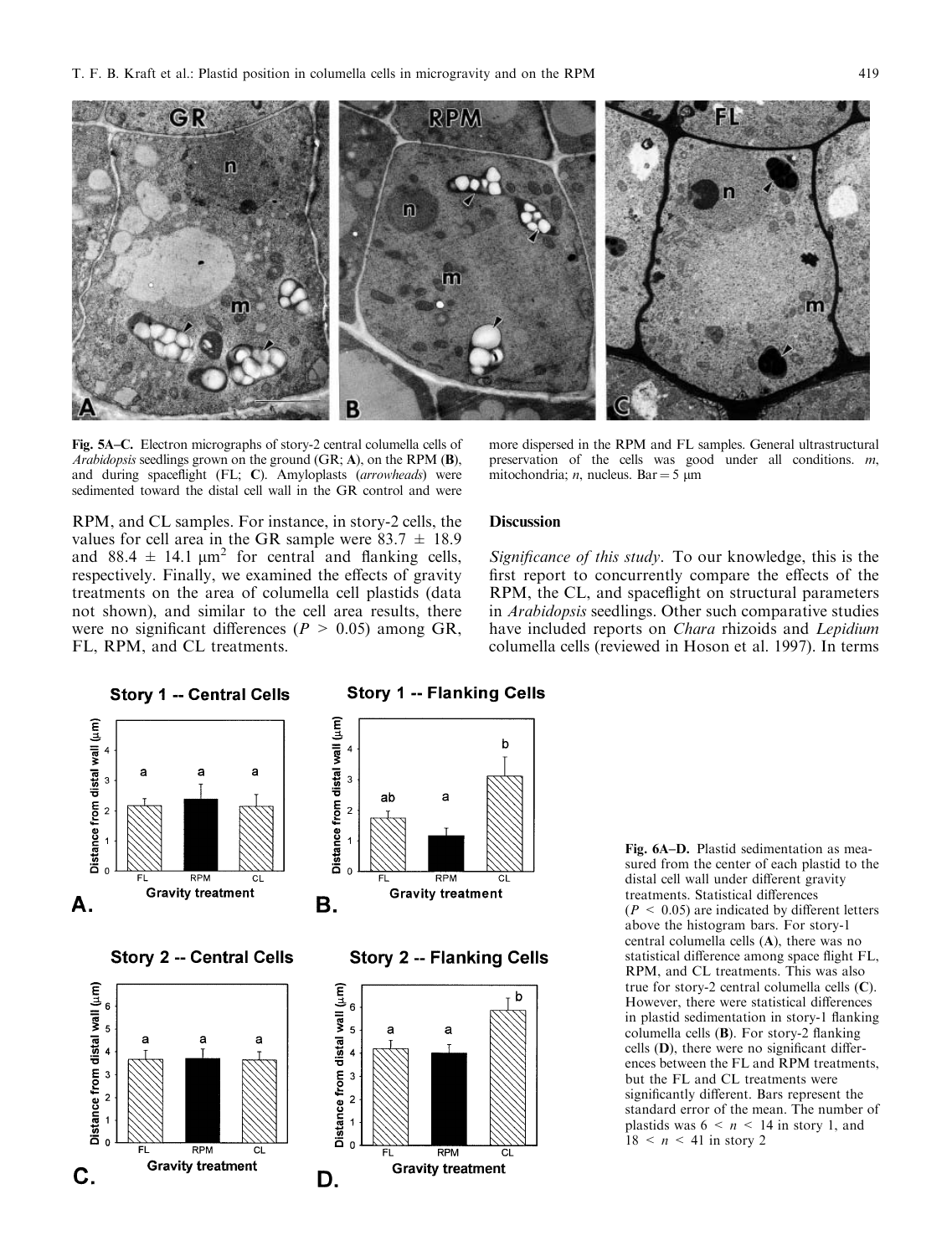

## Fig. 7A-D. Histograms of columella cell areas of Arabidopsis plants that were exposed to different gravity treatments. For both central and flanking columella cells in stories 1 and 2, there were no statistical differences ( $P > 0.05$ ) among the treatments. Bars represent the standard error of the mean. The number of cells was  $4 < n < 6$  in story 1, and  $8 < n < 16$  in story 2

of plastid position in columella cells in Arabidopsis, the FL results were more similar to the RPM results than they were to the results obtained with a classical, slowrotating CL. Thus, along with the previous results summarized by Hoson et al. (1997, 1999), our study supports the hypothesis that the RPM provides a good simulation of microgravity for flowering plants.

Comparison to other RPM studies. Previous research evaluating the effects of the RPM on structural polarity in plant cells has been performed with Lepidium columella cells and Chara rhizoids (Buchen et al. 1993; Hoson et al. 1997). In contrast to results with a classical CL (Hensel and Sievers 1980), the columella cells of roots of *Lepidium* seedlings that were continuously grown on the RPM did not lose their cellular integrity. In addition, Lepidium columella cells from RPM-grown seedlings showed several structural features that were comparable to spaceflight results, including displacement of amyloplasts from the distal wall, increase in the total area of the endoplasmic reticulum, and an increase in the diameter of lipid bodies. In *Chara* rhizoids, which are a good unicellular model system in gravitropism studies, the dislocation of statoliths and the polarity of the cell have been tested in space and during growth on the RPM (Hoson et al. 1997). Under both RPM and space conditions, tip growth and the typical polar organization of the rhizoid were maintained, but the statoliths were displaced in the basal direction.

There have also been RPM-based studies with several species of flowering plants on the topic of automorphosis or automorphogenesis, a spontaneous growth response that occurs in a "stimulus-free" environment (Hoson et al. 1992, 1998, 1999). These "curvatures"

have been observed in plants grown in space and on the RPM. Curvature from automorphogenesis can be exaggerated by the RPM, and thus this instrument is a good tool to use when trying to understand this developmental phenomenon (Hoson et al. 1992). However, in a recent experiment on the space shuttle, Hoson et al. (1999) demonstrated that the degree of automorphogenesis in *Arabidopsis* and *Oryza* seedlings was similar under true microgravity conditions and on the RPM.

Plastid and cell area are unaffected by the gravity treatments. In this study, of the parameters measured, only plastid position in the columella cells was affected by the different treatments (GR, FL, RPM, and CL). The area of these cells and the area of plastids in the columella region were not significantly different among the treatments. In a recently published study using sterological methods (Guisinger and Kiss 1999), we demonstrated that measuring cell and plastid area yielded results equivalent to measuring the relative volumes of columella cells in spaceflight-grown Arabid*opsis* seedlings. Therefore, we can infer that since the measured areas of the cells and plastids (in this *Arabidopsis* system) were not different among the gravity treatments, the relative volumes of the columella cells and plastids also were not different.

Flanking columella cells are more sensitive to alterations in the gravitational field compared to central columella cells. Gravity perception in roots is hypothesized to occur in the root cap region (reviewed in Sack 1997; Chen et al. 1999). Previous studies have shown that the central columella cells of the cap provide the greatest contribution to gravity sensing in Arabidopsis roots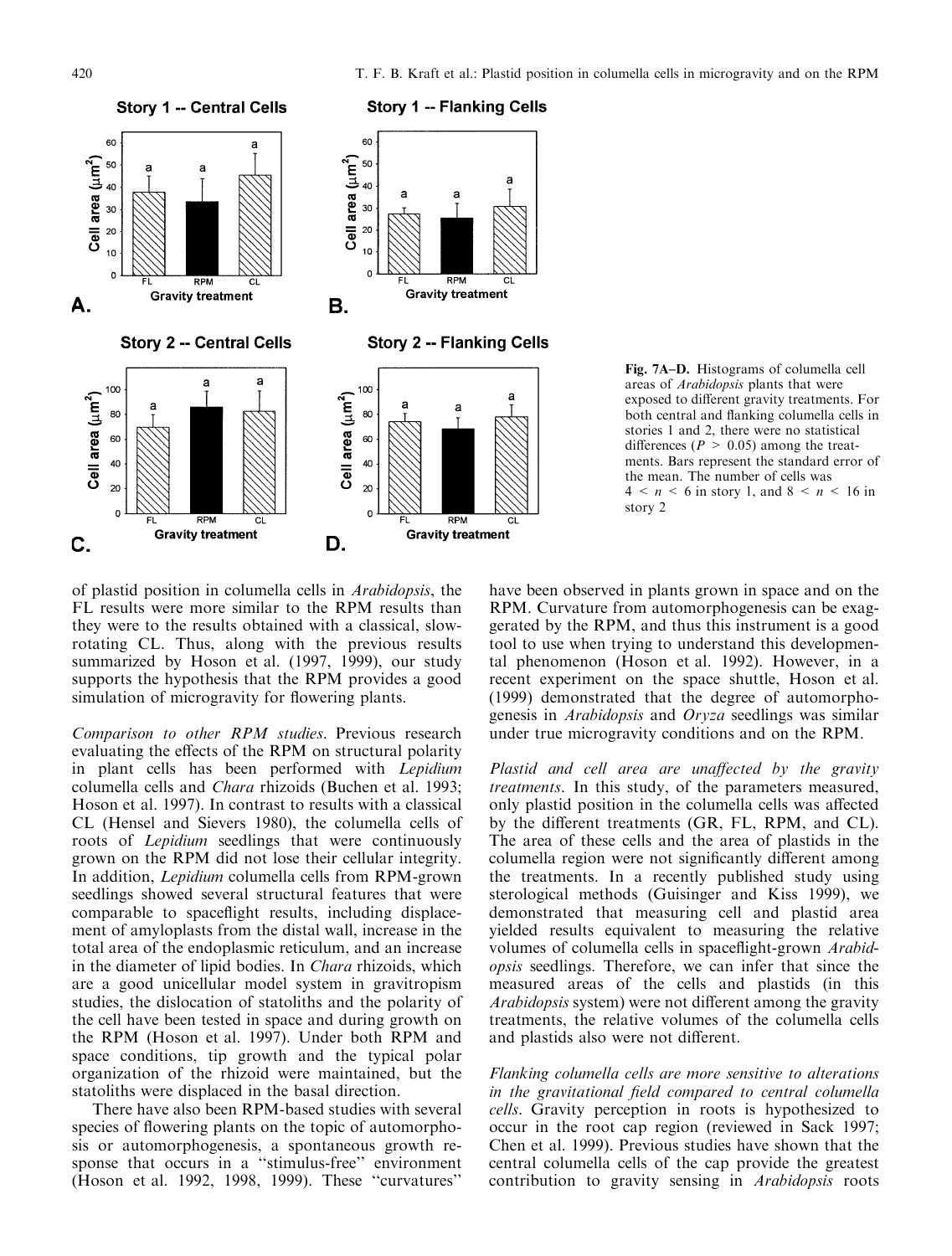(Blancaflor et al. 1998). Therefore, it was unexpected that the RPM and FL conditions had the greatest effect on plastid position in the flanking columella cells (compared to the central cells).

One possible explanation for the greater effect of altered gravity treatments on the localization of plastids in flanking cells is a difference in cytoskeletal organization in flanking cells versus the central columella cells (Baluska and Hasenstein 1997; Blancaflor et al. 1998). Flanking cells may be more susceptible to perturbations in the gravity field produced by FL, RPM, and CL conditions since they have more of a "restrained" organization of their cytoskeleton (Baluska and Hasenstein 1997). Thus, the cytoskeletal network in these cells may be more readily disrupted and lead to the greater dispersal of amyloplasts that we observed in the cells of the flanking columella. The experiments of Sievers and Heyder-Caspers (1983) support these ideas since they reported that the flanking columella cells, compared to the central cells, recovered quicker from centrifugal accelerations in roots of *Lepidium*. In any case, further research, including additional studies of plastid position under hypergravity conditions (Fitzelle and Kiss 1999), is needed for a better understanding of this phenomenon.

*Future uses of the RPM in plant biology studies.* In this paper, we have shown that plastid position is similar in columella cells of *Arabidopsis* seedlings grown on the RPM and in seedlings that developed in true microgravity achieved in low Earth orbit by the space shuttle. Therefore, this study, along with the extensive work by Hoson and colleagues (Hoson et al. 1997, 1999) supports the idea that the RPM provides an effective simulation of weightlessness. While these data are intriguing, the hypothesis that the RPM effectively simulates weightlessness needs to be confirmed on greater number of biological parameters in a wider range of plant species. Nevertheless, the RPM appears to be useful in the ground-based preparation for spaceflight experimentation and also as a tool in the study of basic questions in plant developmental biology.

We gratefully acknowledge Richard Edelmann, Lucinda Swatzell, and Laura Sadowski for assistance with image analysis, Mary Guisinger and Scott MacCleery for providing some of the samples used in these studies, and Jira Katembe and Chris Wood for help with specimen preparation. Special thanks to the astronauts Jean-François Clervoy, Elena Kondakova, and Ed Lu (STS-84) for performing our experiments in space, to the ESA and NASA ground teams, and to the Space Research Organization of the Netherlands (SRON). Financial support was provided by the Howard Hughes Medical Institute, the Hampton Fund, and NASA grant NAG 2-1017.

#### **References**

- Baluska F, Hasenstein KH (1997) Root cytoskeleton: its role in perception of and response to gravity. Planta 203: S69–S78
- Blancaflor EB, Fasano JM, Gilroy S (1998) Mapping the functional roles of cap cells in the response of *Arabidopsis* primary roots to gravity. Plant Physiol 116: 213-222
- Brown AH, Chapman DK, Liu SWS (1974) A comparison of leaf epinasty induced by weightlessness or by clinostat rotation. Bioscience 24: 518-520
- Brown AH, Johnsson A, Chapman DK, Heathcote D (1996) Gravitropic responses of the *Avena* coleoptile in space and on clinostats. IV. The clinostat as a substitute for space experiments. Physiol Plant 98: 210-214
- Buchen B, Hoson T, Kamisaka S, Masuda Y, Sievers A (1993) Development of statocyte polarity under simulated microgravitv on a 3-D clinostat. Biol Sci Space 7: 111-115
- Chen R, Rosen E, Masson PH (1999) Gravitropism in higher plants. Plant Physiol 120: 343-350
- Claassen DE, Spooner BS (1994) Impact of altered gravity on aspects of cell biology. Internat Rev Cytol 156: 349-355
- Dutcher FR, Hess EL, Halstead TW (1994) Progress in plant research in space. Adv Space Res 14: 159-171
- Fitzelle KJ, Kiss JZ (1999) Restoration of gravitropic sensitivity in starch-deficient mutants of Arabidopsis by hypergravity. Grav Space Biol Bull 13: 12
- Guisinger MM, Kiss JZ (1999) The influence of microgravity and spaceflight on columella cell ultrastructure in starch-deficient mutants of Arabidopsis. Am J Bot 86: 1357-1366
- Hensel W, Iversen T-H (1980) Ethylene production during clinostat rotation and effect on root geotropism. Z Pflanzenphysiol 97:  $343 - 352$
- Hensel W, Sievers A (1980) Effects of prolonged omnilateral stimulation on the ultrastructure of statocytes and on the graviresponse of roots. Planta 150: 338-346
- Hilaire E, Paulsen AO, Brown CS, Guikema JA (1995) Effects of clinorotation and microgravity on sweet clover columella cells treated with cytochalasin D. Physiol Plant 95: 267-273
- Hoson T, Kamisaka S, Masuda Y, Yamashita M (1992) Changes in plant-growth processes under microgravity conditions simulated by a 3-dimensional clinostat. Bot Mag (Tokyo) 105: 53-70
- Hoson T, Kamisaka S, Masuda Y, Yamashita M, Buchen B (1997) Evaluation of the three-dimensional clinostat as a simulator of weightlessness. Planta 203: S187-S197
- Hoson T, Kamisaka S, Yamashita M, Masuda Y (1998) Automorphosis of higher plants on a 3-D clinostat. Adv Space Res 21: 1229-1238
- Hoson T, Soga K, Mori R, Saiki M, Wakabayashi K, Kamisaka S, Kamigaichi S, Aizawa S, Yoshizaki I, Mukai C, Shimazu K, Fukui K, Yamashita M (1999) Morphogenesis of rice and Arabidopsis seedlings in space. J Plant Res 112: 477-486
- Katembe WJ, Edelmann RE, Brinckmann E, Kiss JZ (1998) The development of spaceflight experiments with Arabidopsis as a model system in gravitropism studies. J Plant Res 111: 463-470
- Kiss JZ, Hertel R, Sack FD (1989) Amyloplasts are necessary for full gravitropic sensitivity in roots of Arabidopsis thaliana. Planta 177: 198-206
- Kiss JZ, Wright JB, Caspar T (1996) Gravitropism in roots of intermediate-starch mutants of Arabidopsis. Physiol Plant 97:  $237 - 244$
- Kiss JZ, Katembe WJ, Edelmann RE (1998) Gravitropism and development of wild-type and starch-deficient mutants of Arabidopsis during spaceflight. Physiol Plant 102: 493-502
- Kiss JZ, Edelmann RE, Guisinger MM, Katembe WJ, Wood PC (1999a) Graviperception studies in Biorack with wild-type and starch-deficient mutants of Arabidopsis. In: Perry M (ed) Biorack on Spacehab. European Space Agency, Noordwijk, the Netherlands, pp 205-219
- Kiss JZ, Edelmann RE, Wood PC (1999b) Gravitropism of hypocotyls of wild-type and starch-deficient Arabidopsis seedlings in spaceflight studies. Planta 209: 96–103
- Kordyum EL (1997) Biology of plant cells in microgravity and under clinostating. Int Rev Cytol 171: 1-78
- Krikorian AD, Levine HG, Kahn RP, O'Connor SA (1992) Effects of spaceflight on growth and cell division in higher plants. In: Bonting SL (ed) Advances in space biology and medicine, vol 2. JAI Press, Greenwich, Conn, pp 181-209